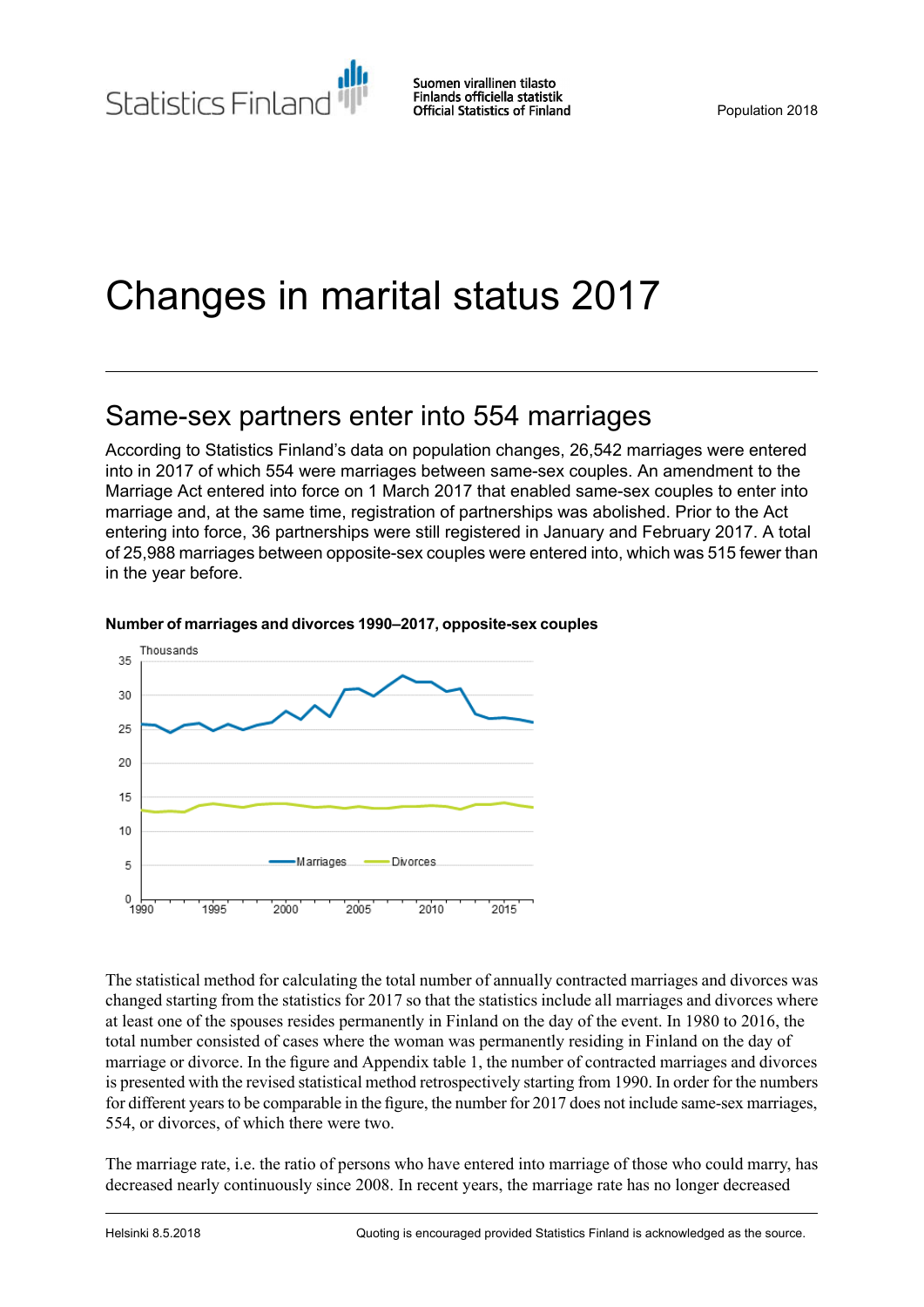considerably, however. While women's marriage rate was 24 per one thousand women not married or not in a registered partnership in 2008, the corresponding rate in 2017 was 18. The corresponding figures for men were 27 in 2008 and 19 in 2017. In 2017, the marriage rate decreased among persons aged under 40 compared with the previous year, while among older persons it was slightly livelier.

## Age at the time of first marriage keeps rising

In 2017, the rise in the average age of women and men entering into their first marriage continued for opposite-sex couples. The average age of women increased by 0.3 years and that of men by 0.1 years from the year before. The average age of women entering into their first marriage was 31.7 years and 33.9 years for men. The average age of women entering into their second marriage was 44.6 years and 47.5 years for men.

In 2017, the average age in marriages between two women was 36.1 years. Correspondingly, the average age in marriages between two men was 41.3 years.

The number of marriages entered into between opposite-sex couples decreased because clearly fewer first marriages were contracted than in the year before. By contrast, the number of remarriages was slightly higher than in the previous year. However, the annual changes were so small that the share of first marriages in all marriages entered into is still around three quarters. The relative share has remained at the same level throughout the early 2000s. Twenty-one per cent of all marriages contracted were second marriages, and four per cent were third marriages.

### Number of divorces decreased

In 2017, in total 13,485 marriages ended in divorce. Apart from two of these, all were divorces where the spouses were of opposite sexes. The number of divorces between spouses of opposite sexes decreased by 292 from the previous year. The annual number of divorces has fluctuated without a clear direction. However, 2017 was the second successive year when the number decreased. The annual changes in the numbers have, however, been so small that the divorce rate, i.e. the number of divorces in relation to married persons, has remained at the same level for over 20 years: 13 to 14 divorces per one thousand married women or men. Changes by age in the divorce rate were also minor compared with the previous year.

In first marriages between opposite-sex spouses, the average age for women at the time of divorce was 40.6 years. The corresponding average age of men was 42.9 in 2017. The average age of both sexes at the time of divorce increased by one-tenth from the year before. The average age of either sex at the time of divorce has not had a clearly rising or falling trend in the last few years.

### Number of marriages contracted between same-sex partners higher than registrations of same-sex partnerships in any year

The number of marriages contracted between same-sex partners, 554, is higher than the highest number of registrations of same-sex partnerships, 446. The highest number of registrations of same-sex partnerships was reached in the first year that was not even full as the act on registered partnerships entered into force on 1 March 2002.

One could say that the amendment to the Marriage Act inspired same-sex couples to get married when we compare the number of marriages contracted to the number of partnership registrations in recent years. In all, 554 contracted marriages in ten months is more than one and a half times the average number of registered partnerships in the previous five years and more than double the number in 2016. Of all contracted marriages, 16 per cent were contracted in March and 72 per cent during the first six months.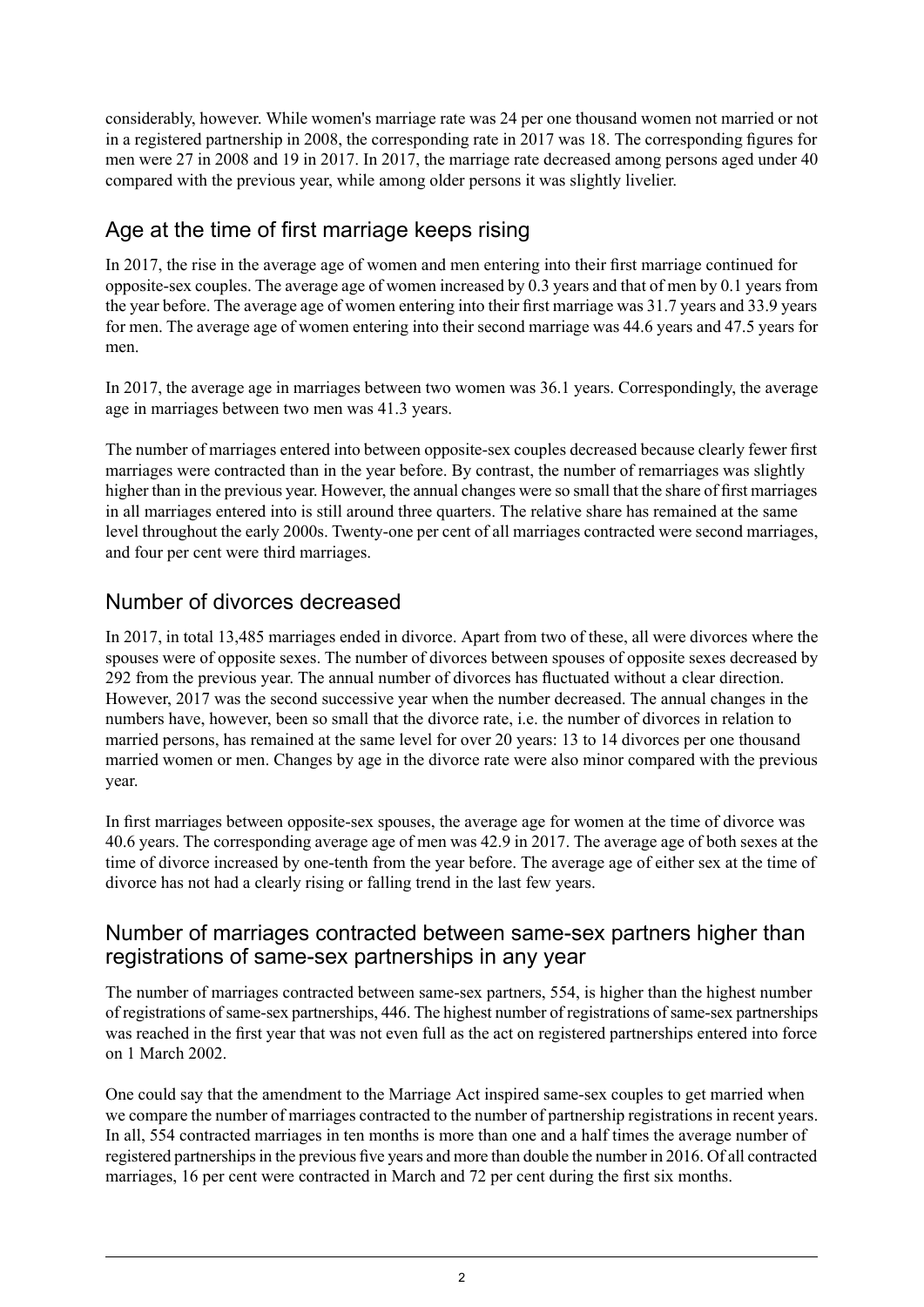Of the marriages, 181 were between two men and 373 between two women. Before the Marriage Act entered into force at the beginning of March, 16 male couples and 15 female couples registered their partnerships in January and February.

The number of registered same-sex partnerships ending in divorce has been around 130 in two previous years. In 2017, the number of divorces was 131, which is four more than in the previous year. Of them, 36 were divorces of male couples and 95 of female couples.

|                                                               | Year   |       |        |        |        |               |        |        |       |               |
|---------------------------------------------------------------|--------|-------|--------|--------|--------|---------------|--------|--------|-------|---------------|
|                                                               | 2008   | 2009  | 2010   | 2011   | 2012   | 2013          | 2014   | 2015   | 2016  | 2017          |
| Contracted marriages                                          | 32 947 | 31975 | 31 925 | 30 557 |        | 31 008 27 238 | 26 551 | 26 735 |       | 26 503 26 542 |
| <b>Divorces</b>                                               | 13709  | 13727 | 13807  | 13 681 | 13 251 | 13 989        | 13 915 | 14 170 | 13775 | 13485         |
| Mean age at first marriage,<br>opposite-sex couples.<br>women | 30,2   | 30,2  | 30,3   | 30.6   | 30,8   | 30,6          | 30,7   | 31,2   | 31,4  | 31,7          |
| Mean age at first marriage.<br>opposite-sex couples, men      | 32,5   | 32,5  | 32,6   | 32,9   | 33.1   | 32,8          | 32.9   | 33,4   | 33,7  | 33.9          |
| Mean age at first divorce,<br>opposite–sex couples,<br>women  | 40,3   | 40,0  | 39,9   | 40.4   | 40,0   | 40,0          | 39,9   | 40,4   | 40,5  | 40,6          |
| Mean age at first divorce,<br>opposite-sex couples, men       | 42,5   | 42,2  | 42.3   | 42,7   | 42,3   | 42.3          | 42.3   | 42.8   | 42,8  | 42,9          |
| Registered partnerships                                       | 249    | 246   | 322    | 333    | 329    | 373           | 333    | 318    | 251   | $36^{1}$      |
| Divorces from registered<br>partnerships                      | 45     | 53    | 64     | 85     | 103    | 101           | 109    | 133    | 127   | 131           |

#### **Changes in marital status, mean age of men and women at first marriage in 2008–2017**

1) In January and Februari 2017 registered partnerships.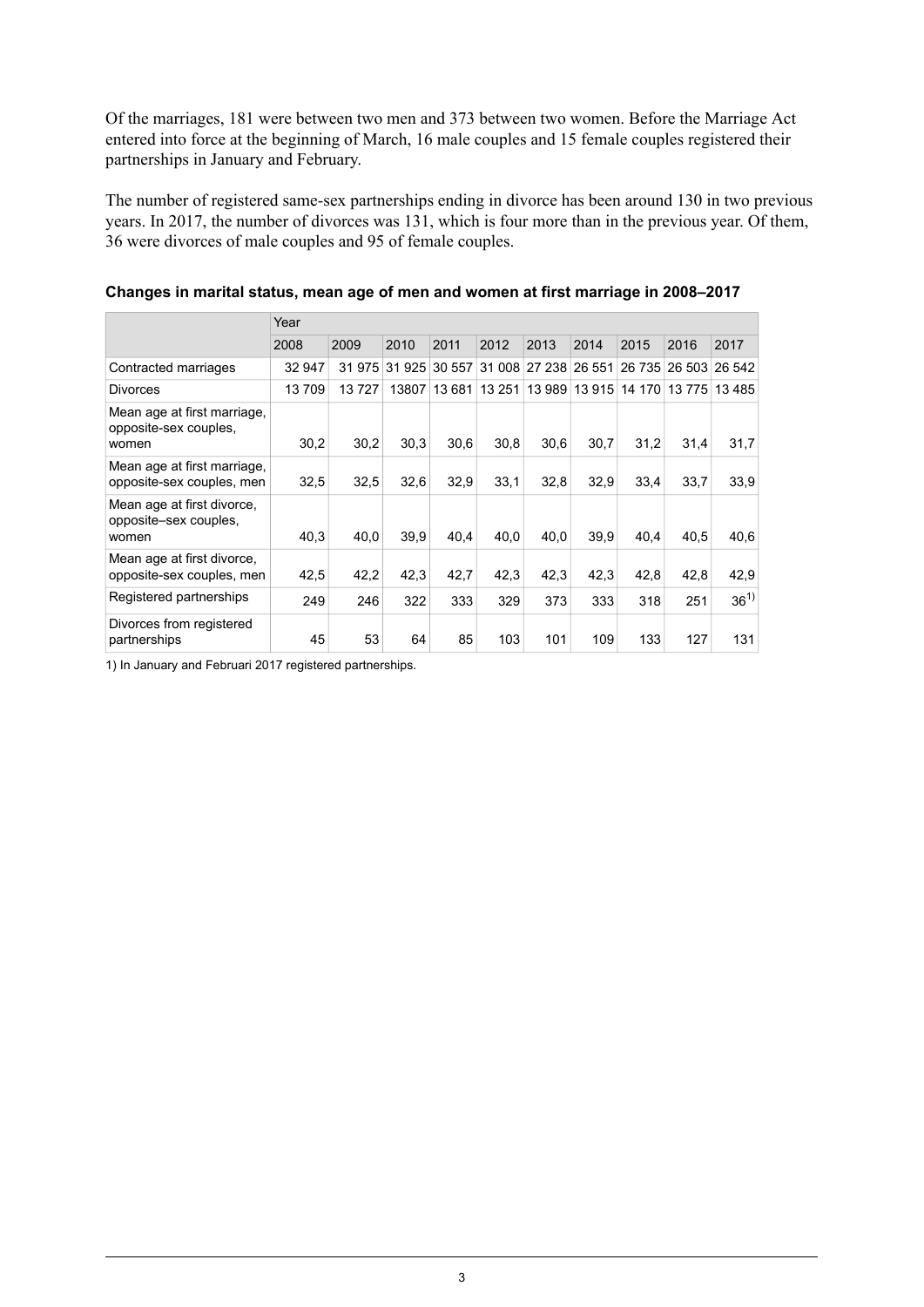## **Contents**

### **Tables**

### **Appendix tables**

## Figures

### **Appendix figures**

|--|--|--|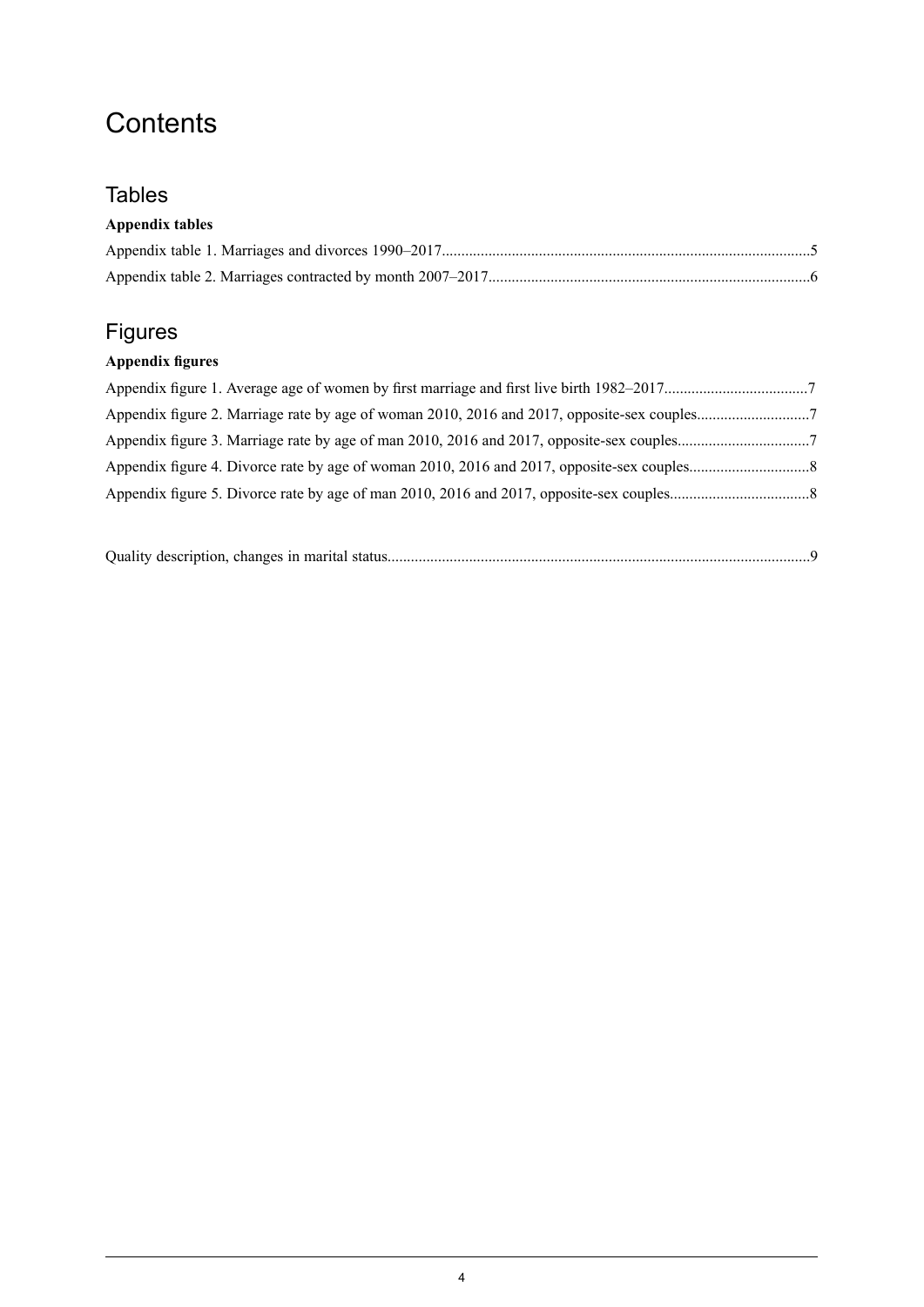## Appendix tables

#### <span id="page-4-0"></span>**Appendix table 1. Marriages and divorces 1990–2017**

| Year | Marriages, opppsite-sex couples Divorces, opposite-sex couples Marriages, same-sex |        | couples              | Divorces, same-sex<br>couples |
|------|------------------------------------------------------------------------------------|--------|----------------------|-------------------------------|
| 1990 | 25,815                                                                             | 13,170 |                      |                               |
| 1991 | 25,627                                                                             | 12,868 | $\ddot{\phantom{a}}$ |                               |
| 1992 | 24,542                                                                             | 13,007 | ٠.                   |                               |
| 1993 | 25,613                                                                             | 12,807 | ٠.                   |                               |
| 1994 | 25,929                                                                             | 13,810 | ٠.                   | ٠.                            |
| 1995 | 24,850                                                                             | 14,098 |                      |                               |
| 1996 | 25,777                                                                             | 13,881 | ٠.                   |                               |
| 1997 | 24,966                                                                             | 13,589 |                      |                               |
| 1998 | 25,605                                                                             | 13,923 | ٠.                   |                               |
| 1999 | 26,002                                                                             | 14,140 | $\ddot{\phantom{a}}$ |                               |
| 2000 | 27,749                                                                             | 14,096 |                      |                               |
| 2001 | 26,506                                                                             | 13,813 |                      |                               |
| 2002 | 28,522                                                                             | 13,561 |                      |                               |
| 2003 | 26,923                                                                             | 13,724 |                      |                               |
| 2004 | 30,844                                                                             | 13,475 |                      |                               |
| 2005 | 30,974                                                                             | 13,628 |                      |                               |
| 2006 | 29,946                                                                             | 13,470 |                      |                               |
| 2007 | 31,420                                                                             | 13,451 |                      |                               |
| 2008 | 32,947                                                                             | 13,709 |                      |                               |
| 2009 | 31,975                                                                             | 13,727 |                      |                               |
| 2010 | 31,925                                                                             | 13,807 |                      |                               |
| 2011 | 30,557                                                                             | 13,681 |                      |                               |
| 2012 | 31,008                                                                             | 13,251 |                      |                               |
| 2013 | 27,238                                                                             | 13,989 |                      |                               |
| 2014 | 26,551                                                                             | 13,915 |                      |                               |
| 2015 | 26,735                                                                             | 14,170 |                      |                               |
| 2016 | 26,503                                                                             | 13,775 |                      |                               |
| 2017 | 25,988                                                                             | 13,483 | 554                  | $\boldsymbol{2}$              |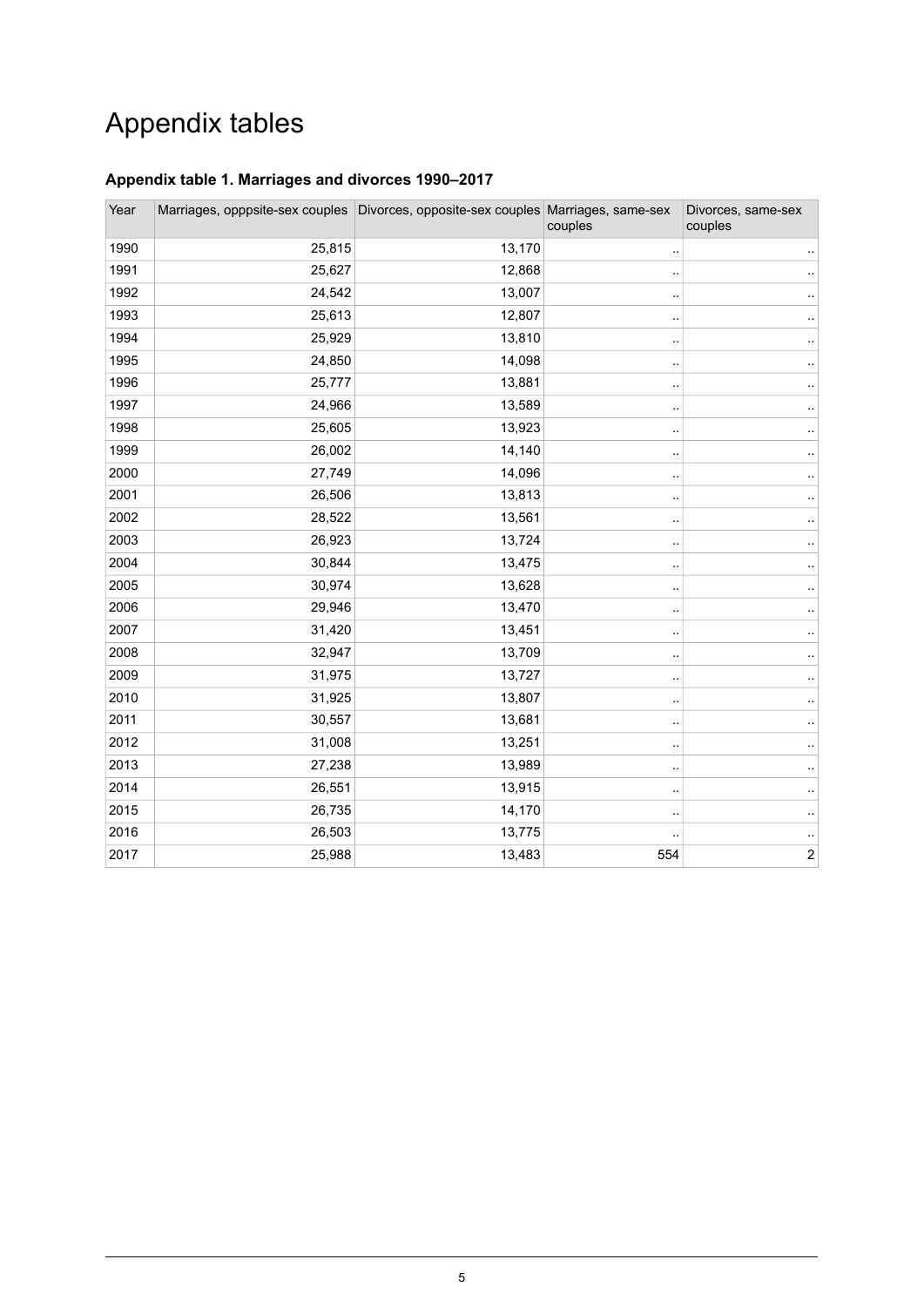| Month     |         |         |         |         |         |         |         |         |         |         |         |
|-----------|---------|---------|---------|---------|---------|---------|---------|---------|---------|---------|---------|
|           | 2007    | 2008    | 2009    | 2010    | 2011    | 2012    | 2013    | 2014    | 2015    | 2016    | 2017    |
| Total     | 31 4 20 | 32 947  | 31975   | 31 925  | 30 557  | 31 008  | 27 238  | 26 551  | 26 735  | 26 503  | 26 542  |
| January   | 1 3 2 0 | 1 252   | 1501    | 1546    | 1541    | 1 2 6 1 | 1 174   | 1 2 6 1 | 1 2 7 4 | 1 2 3 9 | 1 1 7 8 |
| February  | 1753    | 2 2 2 2 | 2 0 0 4 | 1843    | 1794    | 1940    | 1 3 7 1 | 1677    | 1579    | 1635    | 1401    |
| March     | 1789    | 1722    | 1563    | 1517    | 1429    | 1679    | 1803    | 1 2 1 0 | 1 2 7 7 | 1 2 3 1 | 1413    |
| April     | 1561    | 1582    | 1750    | 1610    | 1629    | 1506    | 1 276   | 1665    | 1402    | 1 478   | 1 3 4 1 |
| May       | 2051    | 2 3 6 1 | 2 3 6 3 | 2 3 3 9 | 2071    | 2 156   | 2071    | 2095    | 2563    | 2047    | 2077    |
| June      | 3893    | 3722    | 3668    | 3 3 4 7 | 3 2 3 2 | 3730    | 3 3 1 0 | 3 3 0 2 | 2945    | 2986    | 2705    |
| July      | 6532    | 5 1 0 3 | 4952    | 6098    | 5449    | 4825    | 4519    | 4 0 8 1 | 4 3 2 9 | 4762    | 5 2 4 1 |
| August    | 4585    | 7 114   | 5431    | 4 5 7 0 | 4 3 7 0 | 4 5 8 4 | 4651    | 4588    | 4580    | 4 1 9 8 | 3897    |
| Sebtember | 2891    | 2 5 2 2 | 3 3 7 6 | 2545    | 2 5 7 4 | 2685    | 2 2 0 6 | 2 189   | 2 2 7 6 | 2510    | 2750    |
| October   | 1626    | 1901    | 1860    | 3 2 4 3 | 1664    | 1586    | 1471    | 1649    | 1575    | 1530    | 1492    |
| November  | 1 3 4 7 | 1 376   | 1413    | 1 338   | 2916    | 1402    | 1 3 1 9 | 1 1 5 9 | 1 2 0 8 | 1 1 1 1 | 1 257   |
| December  | 2072    | 2070    | 2094    | 1929    | 1888    | 3654    | 2067    | 1675    | 1727    | 1776    | 1790    |

## <span id="page-5-0"></span>**Appendix table 2. Marriages contracted by month 2007–2017**1)

1) Year 2017 includes same-sex marriages.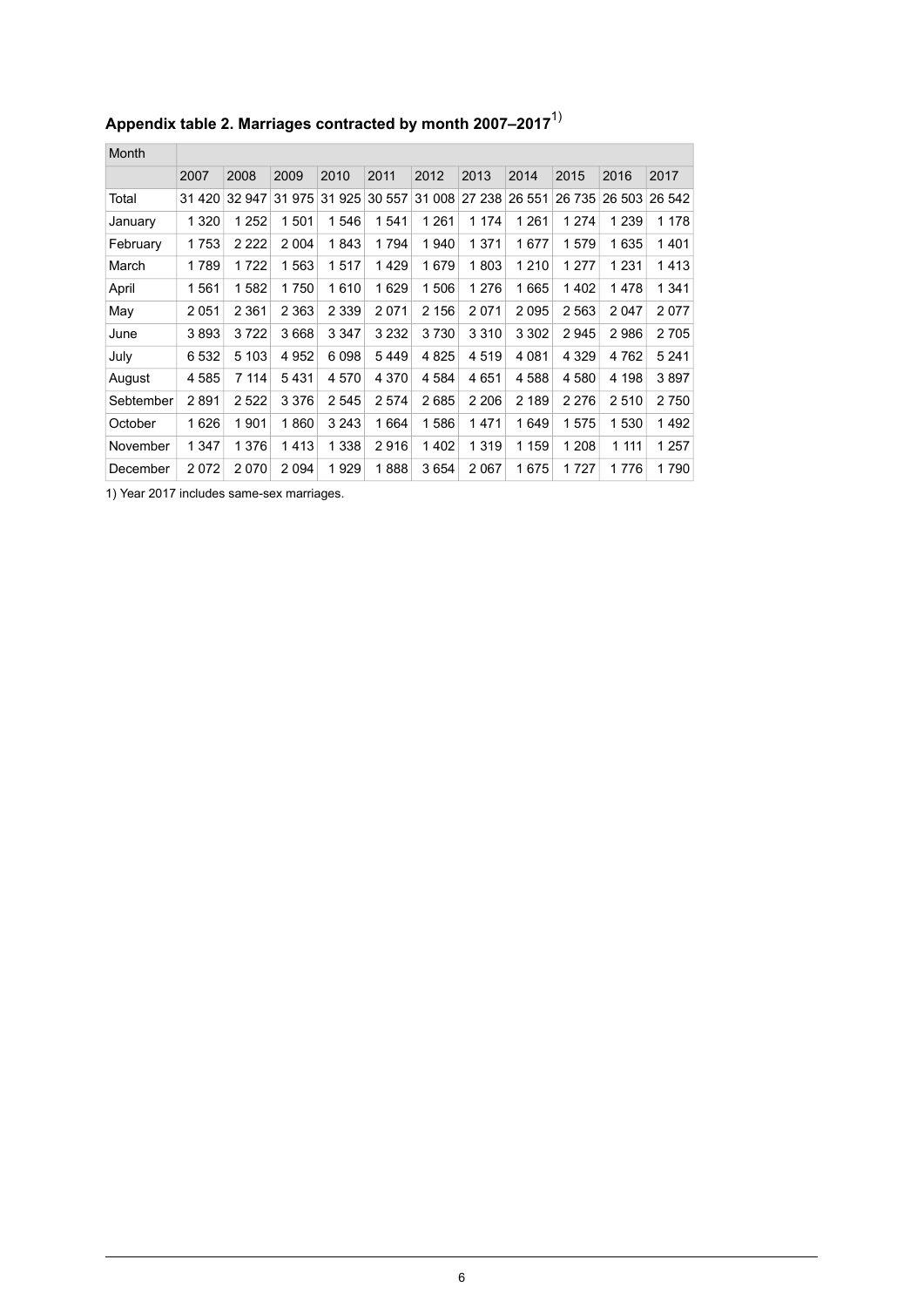## Appendix figures

<span id="page-6-0"></span>



<span id="page-6-1"></span>Age of women by first marriage, opposite-sex couples.

#### **Appendix figure 2. Marriage rate by age of woman 2010, 2016 and 2017, opposite-sex couples**



#### <span id="page-6-2"></span>**Appendix figure 3. Marriage rate by age of man 2010, 2016 and 2017, opposite-sex couples**

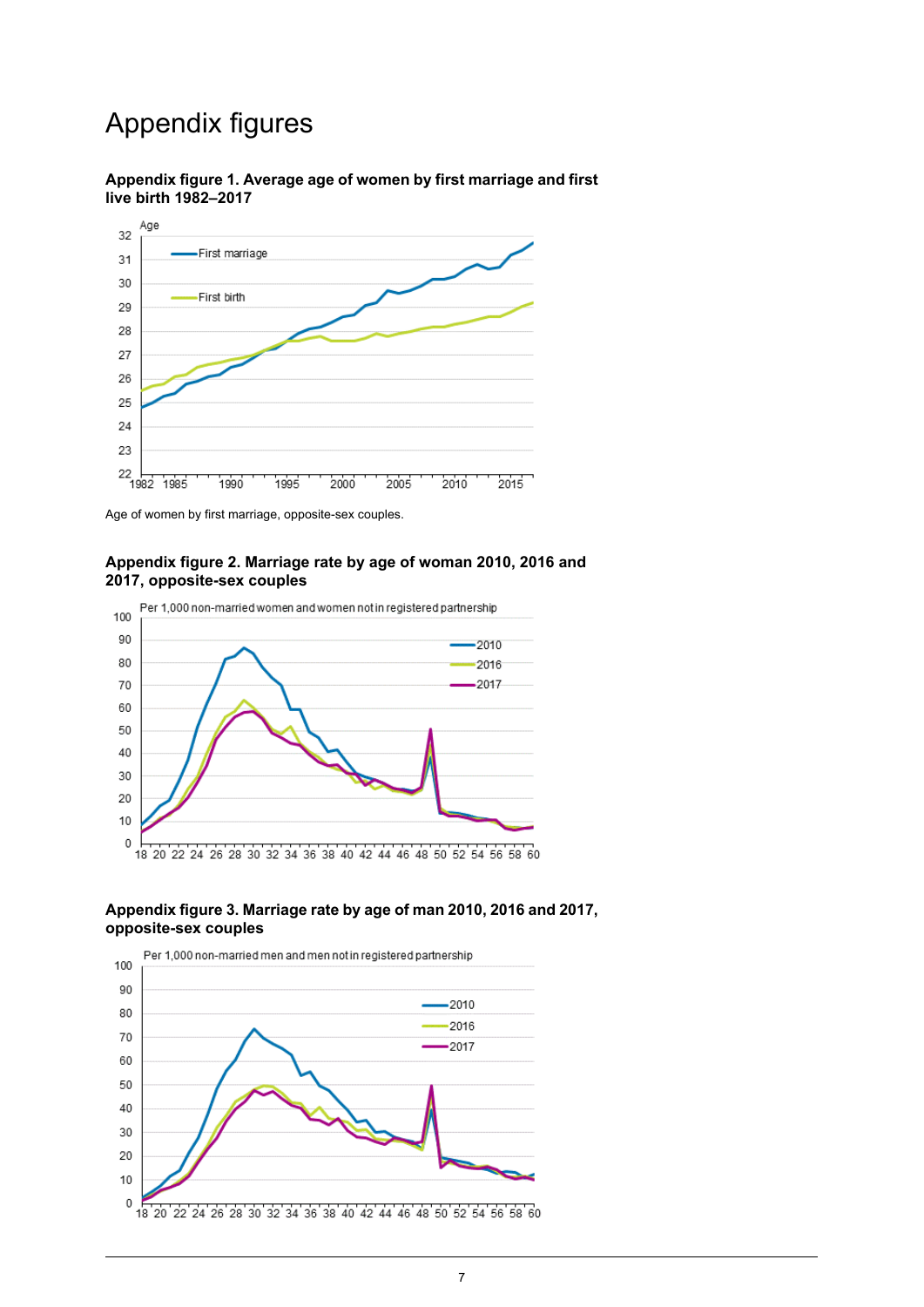

#### <span id="page-7-0"></span>**Appendix figure 4. Divorce rate by age of woman 2010, 2016 and 2017, opposite-sex couples**

<span id="page-7-1"></span>**Appendix figure 5. Divorce rate by age of man 2010, 2016 and 2017, opposite-sex couples**

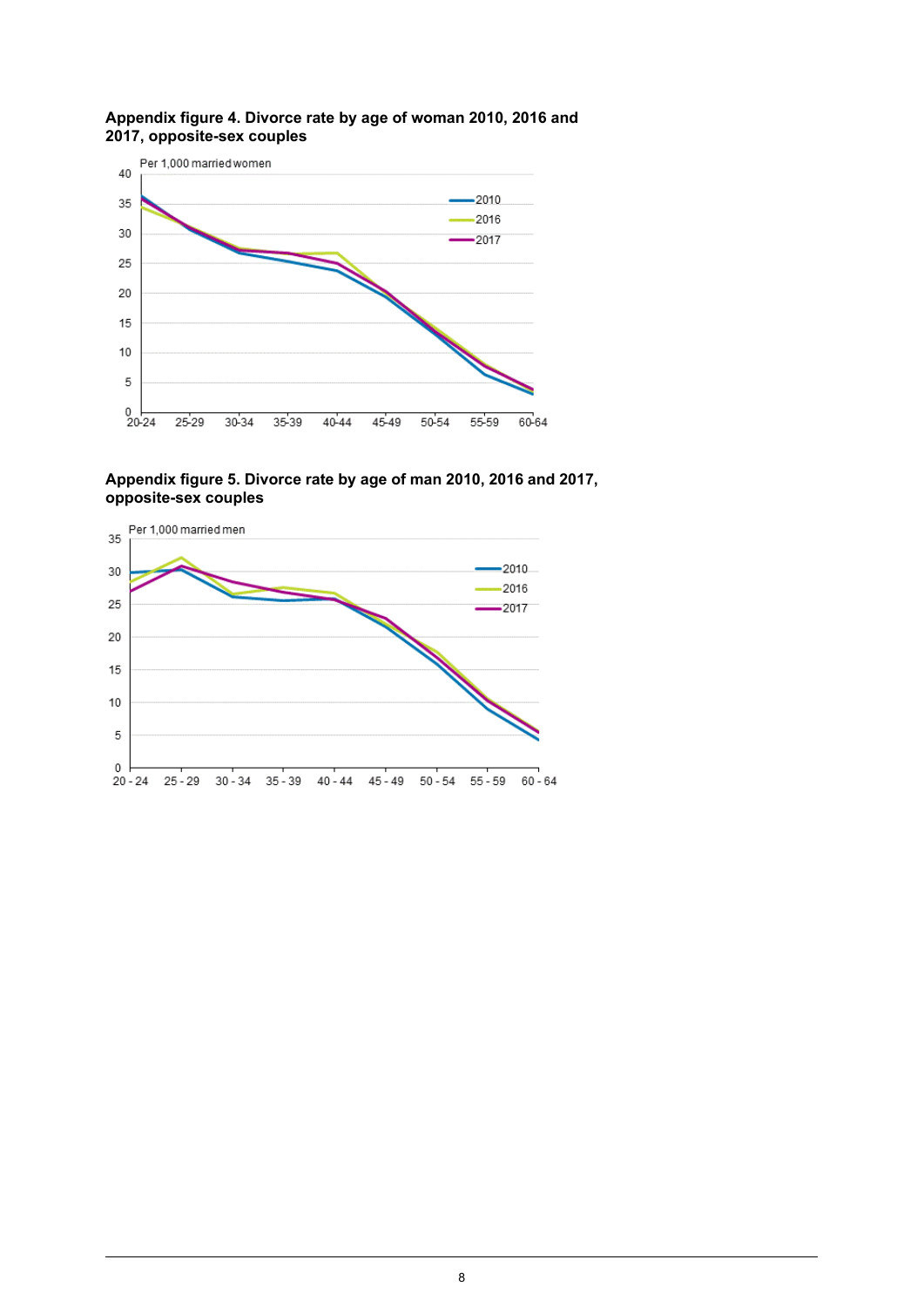## <span id="page-8-0"></span>Quality description, changes in marital status

## 1. Relevance of statistical information

The main source used when producing Finnish population statistics is the Population Information System, which is maintained by the Population Register Centre and local register offices. Changes in the data on the vital events of the resident population are updated into the Population Information System continuously by local population register authorities. From 1975 Statistics Finland has obtained population data from the Population Register Centre.

The last population registration was carried out in Finland on 1 January 1989. After that the Population Information System has been updated by notifications of changes. The data stored in the Population Information System are specified in the act on Population Information System and the certicate services of the Population Register Centre (21 August 2009/661). Notifications on population changes for the past year are expected by the last day of January of the following year.

Statistics Finland's function is to compile statistics on conditions in society (Statistics Finland Act of 24 January 1992/48). These also include demographic statistics. Statistics Finland's Rules of Procedure defines the Population and Social Statistics unit as the producer of demographic statistics (Statistics Finland's Rules of Procedure, TK-00-1743-16).

In accordance with the Act on the Municipality of Domicile, the municipality of domicile and the place of residence of individuals are recorded in the Population Information System. The municipality in which a person lives or the one construed by the inhabitant as the municipality of domicile on the grounds of residence, family ties, livelihood or other equivalent circumstances, or to which the inhabitant has close links due to the aforementioned circumstances is deemed the municipality of domicile. (Act on the Municipality of Domicile, 201/1994.) The population registered in the Population Information System is divided into those present and those absent. Those present are permanent residents of Finland, either Finnish nationals or aliens. Those absent are Finnish nationals who when emigrating from the country have reported that they intend to be absent from Finland for more than one year, with the exception of Finnish nationals who are diplomats and those working in development co-operation (Act on the Municipality of Domicile, 201/1994.) Only changes in the population resident in Finland on 31 December are taken into account when compiling statistics on vital events. Persons moving to Finland from abroad are classified in the population statistics if the place of residence they have declared as their municipality of domicile is later confirmed as their place of residence.

#### Divorces

The divorce statistics are based on data on granted decrees of divorce transmitted to the Population Information System by district courts. The statistics also include cases where a permanent resident of Finland is granted a divorce by a foreign court. If the divorce is granted abroad, it must be reported to the register keeper for registration of divorce. Exceptions are divorces granted to Finnish citizens in Sweden, on which the Swedish register keeper notifies the Finnish counterpart directly.

A divorce granted to a Finnish citizen abroad usually requires validation by the Helsinki Court of Appeal before registration. Divorce decisions given in the Nordic Countries and in the EU countries as of 1 March 2001 can be registered without validation.

In 1980 to 2016, divorces referred to divorces of women living permanently in Finland unless otherwise stated. Starting from the statistical reference year 2017, divorces where at least one of the spouses has resided permanently in Finland on the day the divorce was granted are included in the statistics as divorces. The amendment to the Marriage Act that entered into force on 1 March 2017 enabled same-sex couples to enter into marriage (156/2015).

Since 2017, the total number of divorces consists of the number of divorces of marriages between opposite-sex and same-sex couples.

The amendment to the Marriage Act (411/1987), effective from the first of January 1988, simplified divorce proceedings. Divorce figures began to rise towards the end of 1988, when the first divorces (after a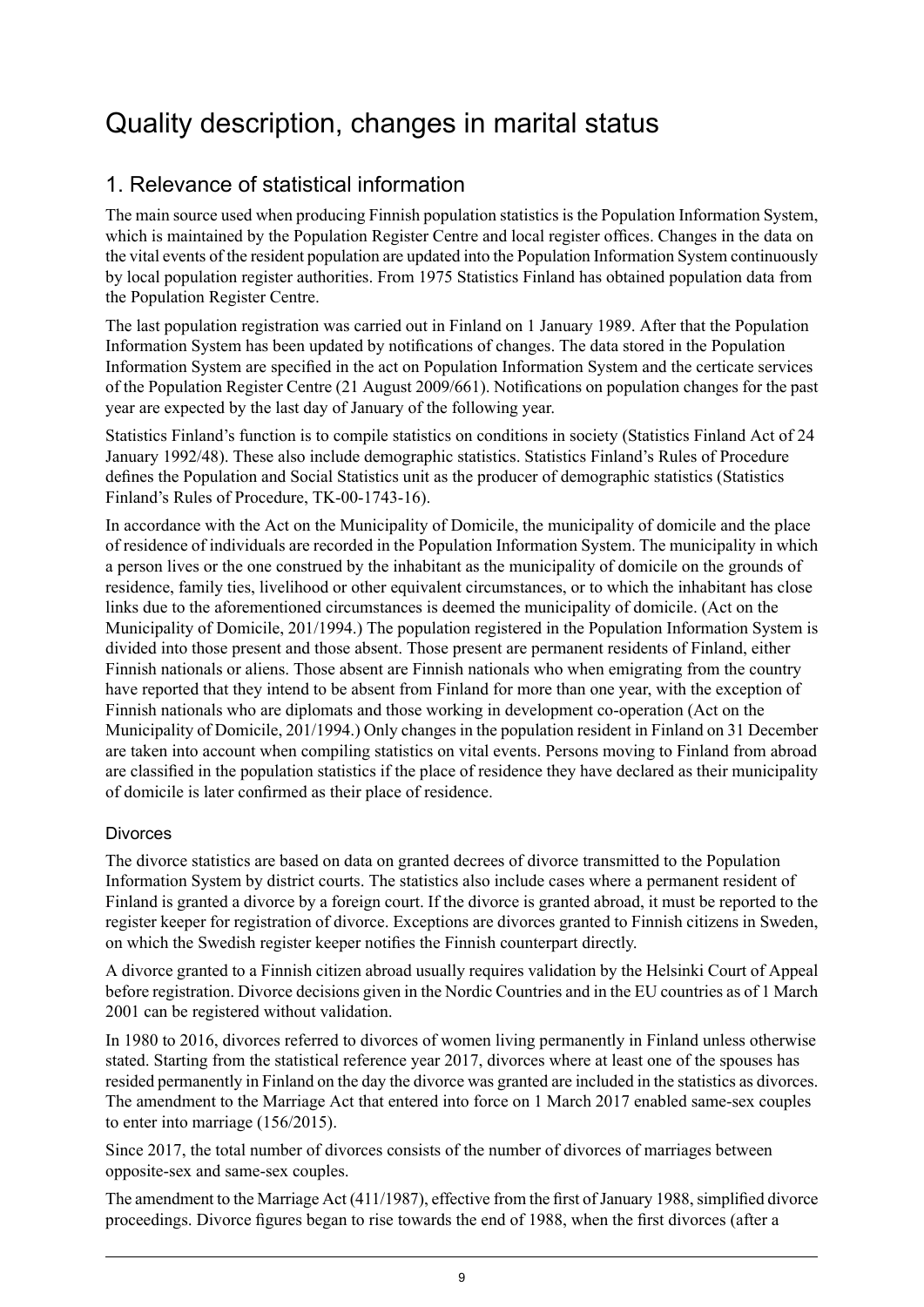reconsideration period ofsix months) became effective under the amendment to Marriage Act. The Marriage Act no longer has regulations on "cancellation of marriage". Before the amendment to the act came into force in 1988 these were in separate groups, now among divorces.

The key figures defined below can be calculated for women and men, although they are defined to be calculated for women only.

The age-specific divorce rate indicates the number of divorced women per 1,000 married women of the mean population in the age group in question. The probability of divorce for women's first marriages where the spouses are of opposite sexes is produced by applying multistate life tables. The life tables are based on women's age-group specific marriage, mortality, widowhood and divorce rates in the statistical reference year regardless of the husband's age or whether the marriage is the first one or not for him.

#### Marital status

The marital status of a person refers to the status according to the Finnish Marriage Code (234/29). It should be noted that cohabiting is not a marital status. People representing all marital status categories may be cohabiting, including those who are still officially married.

Current divorce regulations no longer recognize the concept of legal separation. Those persons who are legally separated on the basis of the old divorce provisions prior to 1 January 1988 and still living apart have been slotted under married persons in the statistics.

The marital status classification is as follows: unmarried, married, divorced, widowed, partner in a registered partnership, dissolved registered partnership, widowed after a registered partnership.

#### **Marriages**

In 1980 to 2016, contracted marriages referred to marriages of women living permanently in Finland unless otherwise stated. Starting from the statistical reference year 2017, contracted marriages refer to marriages where at least one of the spouses has resided permanently in Finland on the day when the marriage was contracted. The amendment to the Marriage Act that entered into force on 1 March 2017 enabled same-sex couples to enter into marriage (156/2015). The number of marriages contracted annually is, thus, the number of marriages entered into by same-sex and opposite-sex spouses.

The number of men and women from marriages between opposite sexesis not the same because the number of contracted marriages where the parties are a woman living permanently in Finland and a man living permanently abroad is different than that where the parties are a man living permanently in Finland and a woman living permanently abroad.

The key figures defined below can be calculated for women and men, although they are defined to be calculated for women only.

The age-specific marriage rate indicates the number of married women per 1,000 non-married women and women not in registered partnership of the mean population in the age group in question.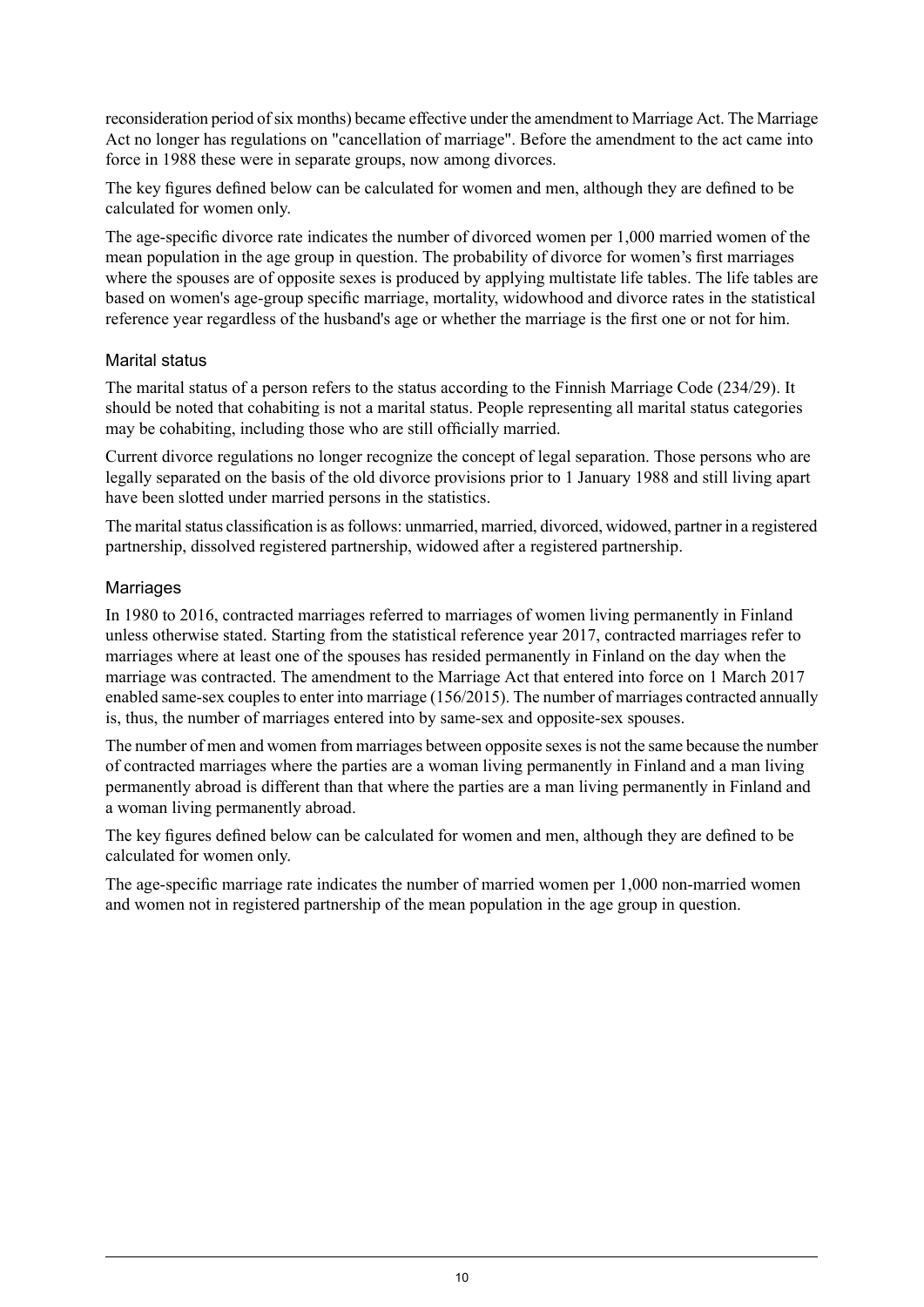#### Registered partnership

"Registered partnership" refers to registered partnership of two persons of the same sex aged 18 or over (Act on Registerd Partnerships of 9 Nov. 2001/950). Partnership is registered by an authority entitled to perform civil marriage ceremonies. Registered partnership is dissolved when one partner dies or is declared dead, or when it is dissolved by court order.

The possibility to register partnerships started in Finland on 1 March 2002 and ended on the last day of February 2017 (Act to amend the Act of Registered Partnerships 250/2016). Starting from the beginning of March 2017, same-sex couples have been able to enter into marriage (156/2015).

As a result of the amendment to the Marriage Act, partiesto a partnership registered in Finland can convert their partnership into a marriage by making a joint notification of this to the local register office. A registered partnership continues as a marriage from the day on which the local register office has received the notification.

In the statistics, registered partnerships that have been converted into marriages based on such notification are not included as contracted marriages in the annual statistics.

## 2. Methodological description of survey

The main source used when producing Finnish population statistics is the Population Information System of the Population Information Centre. Local register office updates a Population Information System with information it gets from persons experiencing vital events and parishes of the Evangelical-Lutheran and Greek Orthodox churches. Hospitals send information of births in machine-language format to maintenance of Population Information System. Local courts take information of decisions of adoptions and divorces dealt in the court into the Population Information System. Statistics Finland receives the updated data on vital events in machine-language format on a weekly basis.

The deadline for delivering data to Statistics Finland on vital events in the statistical year is the end of January of the following year. The exception to this is the data on stillbirths, which were expected by the end of September. Data on population changes in statistical year delivered to Statistics Finland after this date are included in the data of the following year. Data on events relating to the years statistical year – 4 through to statistical year – 1 and reported between February statistical year and January statistical year + 1 are included in the statistical year data.

## 3. Correctness and accuracy of data

In general, the Population Information System of the Population Register Centre can be considered very exhaustive as regards persons. In order that a person obtains a personal identity code, he or she has to be registered in the Population Information System. It is practically impossible to live in Finland without a personal identity code. A personal identity code is needed so that one can work legally, open a bank account, have dealings with authorities and so on. It can be safely assumed that Finland cannot have any substantial numbers of 'moonlighters' who receive their pay in cash for periods of over one year, for example. Staying in Finland for at least one year is the prerequisite for registering into the population of Finland.

After abolishment of yearly checking of domicile registers (January 1) in 1989 the Population Information System has been maintained only by notifications of changes to population information. Their correctness is determined by a reliability survey made on the addresses in the Population Information System.

The Population Register Centre charges Statistics Finland with the task of conducting a sample survey on correctness of addressinformation. Around 11,000 people are asked whether their addressin the Population Information System is correct. In the 2012 survey, the address was correct for 98.9 per cent of the respondents.

In connection with municipal elections, returned notifications of voting sent to foreigners usually reveal around 1,000 persons who have moved from the country without giving notice and are thus still included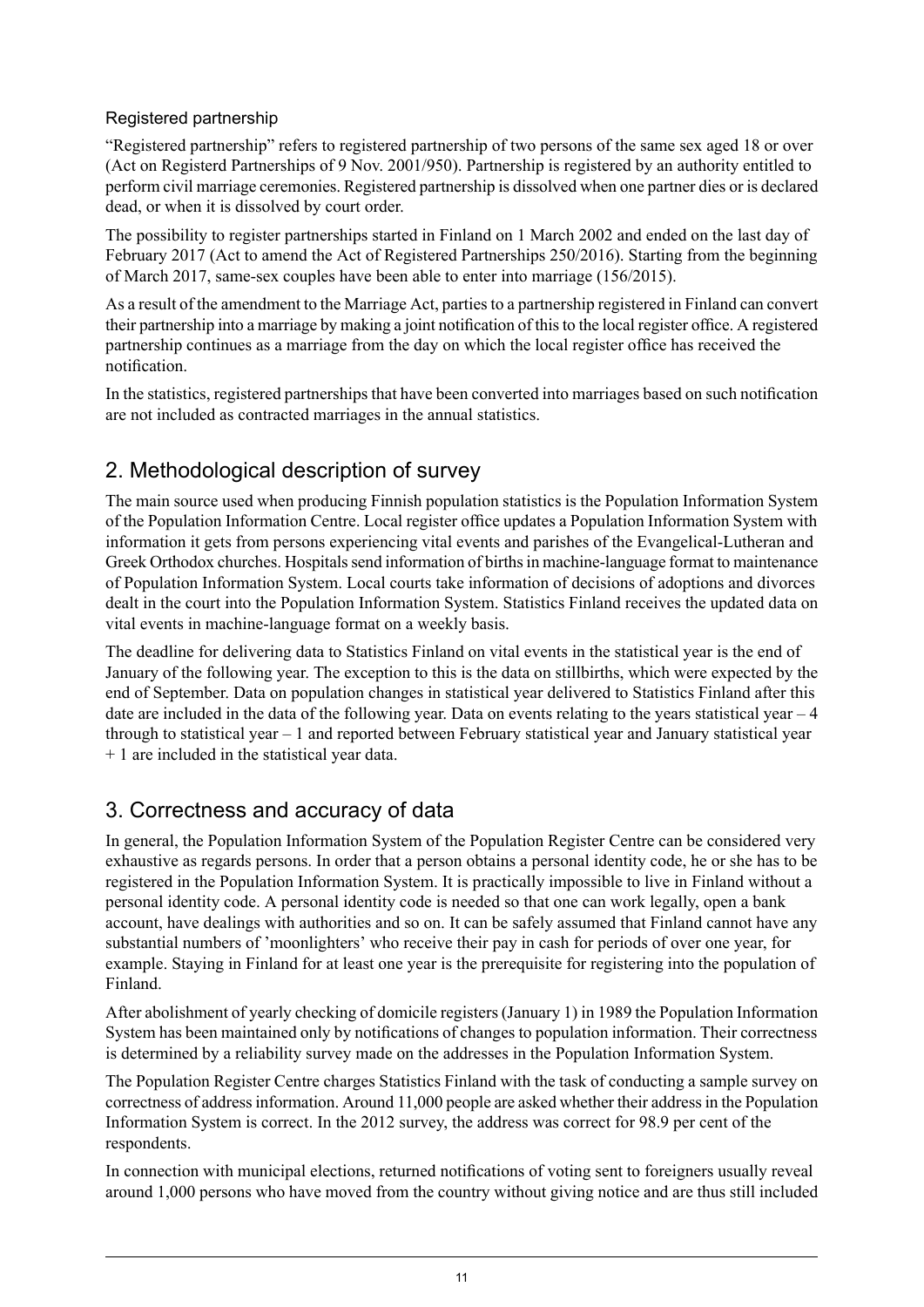in the Finnish population. The Population Register Centre removes them from the resident population in the Population Information System before the following turn of the year.

## 4. Timeliness and promptness of published data

Final vital statistics are published yearly in April to May, except for those on stillbirths, which are available in October. Since 1999 the regional division used has been that of the first day of the following year. Thus the municipalities that unite on the first day of the new year are already combined in the statistics on the last day of the previous year. Information on the vital statistics of the united municipalities before the unification is available from 2003 onwards.

Preliminary population data by municipality are available by month. [http://www.stat.fi/til/vamuu/tau\\_en.html.](http://www.stat.fi/til/vamuu/tau_en.html)

### 5. Accessibility and transparency/clarity of data

Basic population data are available in electronic form by municipality or with larger regional divisions than municipality in Statistics Finland's free 'Population' online service (Statistical databases) at: [http://tilastokeskus.fi/tup/tilastotietokannat/index\\_en.html](http://tilastokeskus.fi/tup/tilastotietokannat/index_en.html)

Population statistics from 1750 to 2017 have been digitised into PDF format in the National Library's Doria service.

[Publications](http://www.doria.fi/handle/10024/67162) on Population structure in Doria (in Finnish). [Publications](http://www.doria.fi/handle/10024/67161) on Vital statistics in Doria (in Finnish). [Publications](http://www.doria.fi/handle/10024/67160) on Population censuses in Doria (in Finnish).

The chargeable information service contains more specified information about the population by sub-area of municipality, for example. More information about Statistics Finland's chargeable services is available at: <http://tilastokeskus.fi/tup/vaestotilastopalvelu/index.html> (in Finnish).

## 6. Comparability of statistics

Comparable regional vital statistics series are available from 1990. The tables always indicate which regional division is used.

Vital statistics data on the numbers of births, deaths and marriages contracted are available free from 1749 onwards. From 1773 there are data about mothers having given birth by five-year age group and from 1936 about all children born by age of mother. After the statistical revision of 1877 collection of data on deaths was started by one-year age group, which made it possible to begin calculation of accurate mortality and lifetime tables from the 1880s onwards. On account of this statistical revision, annual collection of data on migration and divorces was also started.

The amendment to the Marriage Act on 1 March 2017 enabled same-sex couples to enter into marriage. This means that starting from 2017, the total number of marriages contracted during the year consists of contracted marriages of same-sex or opposite-sex couples.

From 1980 to 2016, the total number of marriages contracted during the year consisted of marriages where at least the wife was permanently residing in Finland. Starting from 2017, the total number of opposite-sex marriages contracted also includes marriages entered into where only the husband is permanently residing in Finland at the time the marriage was contracted. When applying the new calculation method it is possible to tabulate comparable numbers of opposite-sex marriages contracted retrospectively starting from 1990.

When tabulating data on changes in marital status by area, e.g. by municipality, in cases where the couple is permanently residing in Finland but the municipalities of residence of the spouses or the parties at the time of the event are not the same, in opposite-sex change events the municipality of residence of the woman is selected and in change events involving same-sex couples the municipality of residence of the younger spouse or party is selected. The principle of the procedure is the same as before. In other cases, the municipality of residence of the spouse or party who is permanently resident in Finland is used.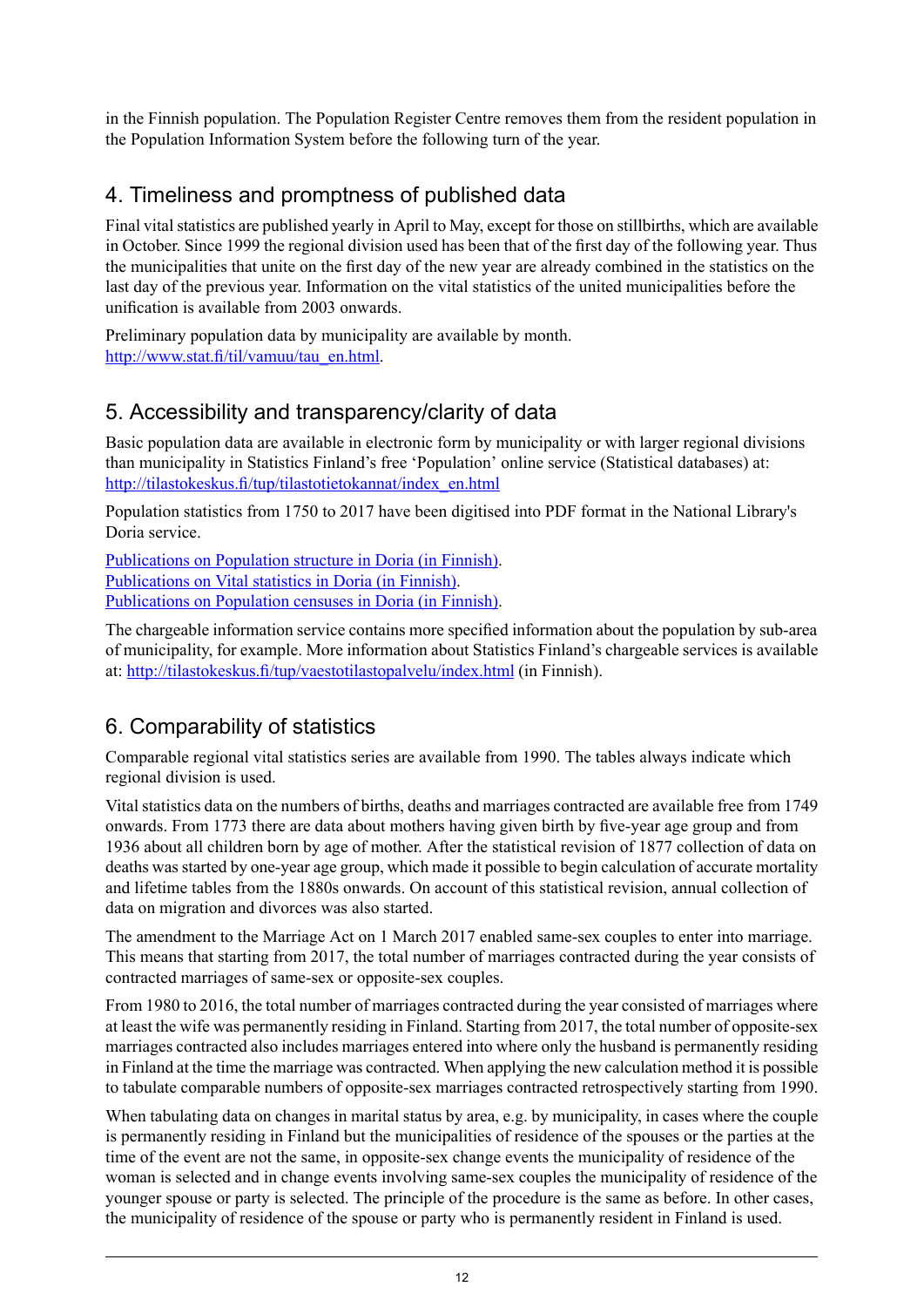Data on the number of registered partnerships is available from 2002 to 2017 and on the number of divorces of registered parnerships from 2002 on. Data on the number of marriages and divorces between same-sex couples are available from 2017 onwards.

Vital statistics time series for the whole country is available from 1749.

## 7. Coherence and consistency/uniformity

Statistics Finland's other statistics use the data of demographic statistics as basic information on population. Consequently, Statistics Finland's other statistics correspond to demographic statistics.